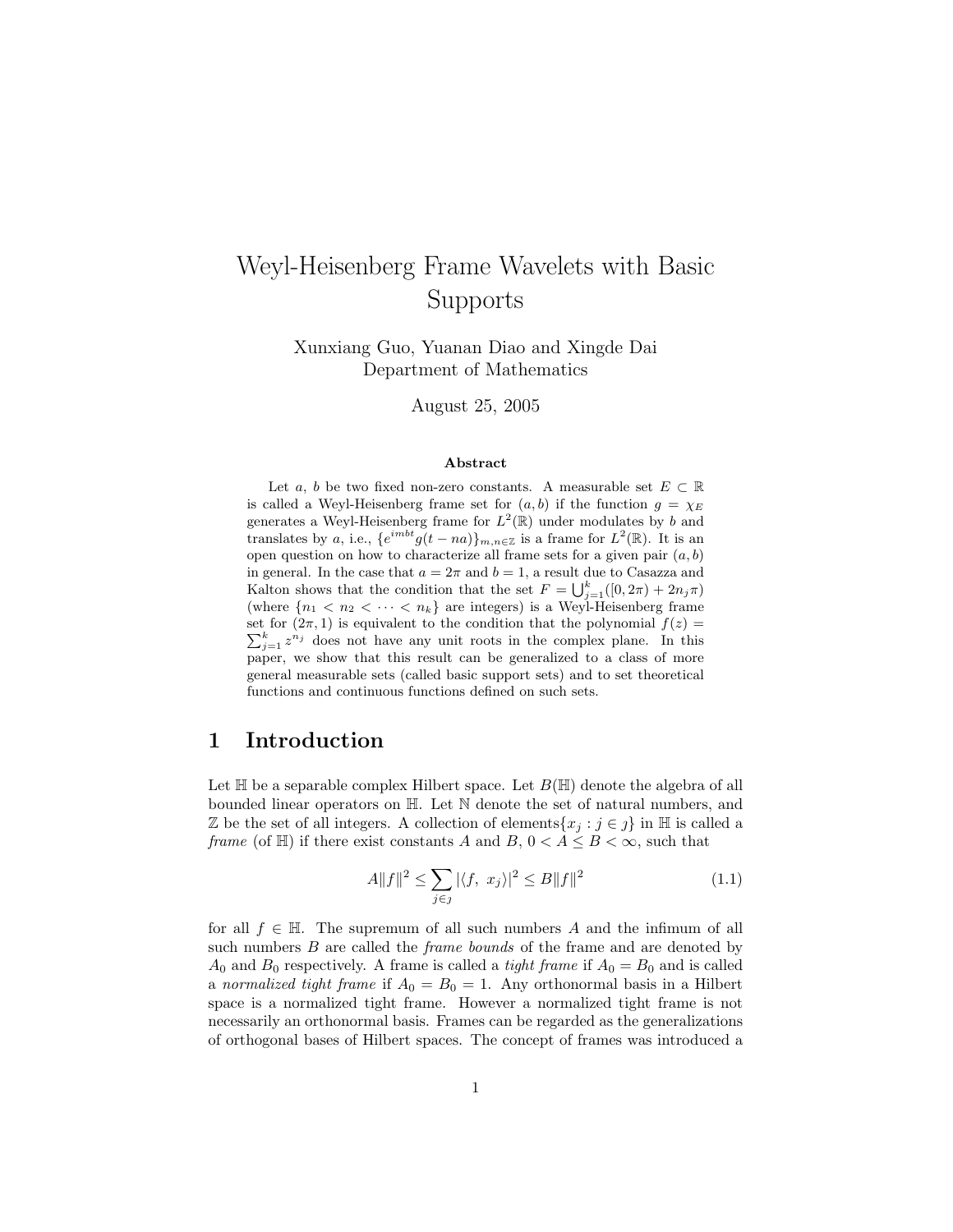long time ago ([14, 19]) and have received much attention recently due to the development and study of wavelet theory [3, 12, 13, 17]. Among those widely studied lately are the Weyl-Heisenberg frames (also called Gabor frames). Let a, b be two fixed positive constants and let  $T_a$ ,  $M_b$  be the translation operator by a and modulation operator by b respectively, i.e.,  $T_a f(t) = f(t-a)$  and  $M_b f(t) = e^{ibt} f(t)$  for any  $f \in L^2(\mathbb{R})$ . For a fixed  $g \in L^2(\mathbb{R})$ , we say that  $(g, a, b)$  generates a Weyl-Heisenberg frame if  ${M_{mb}}_{na}^{T}g_{mn} \in \mathbb{Z}$  forms a frame for  $L^2(\mathbb{R})$ . We also say that the function g is a mother Weyl-Heisenberg frame *wavelet* for  $(a, b)$  in this case. Furthermore, a measurable set  $E \subset \mathbb{R}$  is called a Weyl-Heisenberg frame set for  $(a, b)$  if the function  $g = \chi_E$  generates a Weyl-Heisenberg frame for  $L^2(\mathbb{R})$  under modulates by b and translates by a, i.e.,  ${e^{imbt}g(t-na)}_{m,n\in\mathbb{Z}}$  is a frame for  $L^2(\mathbb{R})$ . Characterizing the mother Weyl-Heisenberg frame wavelets in general is a difficult and open question. In fact, even in the special case of  $a = 2\pi$  and  $b = 1$ , this question remains unsolved. There are many works related to this subject, for more information please refer to [2, 7, 8, 9, 10, 11, 15, 18].

In 2002, Casazza and Kalton proved the following theorem [6]:

**Theorem 1.1.** For fixed integers  $n_1 < n_2 < \cdots < n_k$ , the set

$$
E = \bigcup_{j=1}^{k} \left( [0, 2\pi) + 2\pi n_j \right) \tag{1.2}
$$

is a Weyl-Heisenberg frame set for  $(2\pi, 1)$  if and only if the polynomial  $p(z) =$  $\sum_{j=1}^{k} z^{n_j}$  has no unit roots.

This means that characterizing a Weyl-Heisenberg frame set  $E$  with the special form (1.2) is equivalent to the following problem, which was proposed by Littlewood in 1968 [16]:

**Problem 1.2.** Classify the integer sets  $\{n_1 < n_2 < \cdots < n_k\}$  such that the **Problem 1.2.** Classify the integer sets  $\{n_1 \le n_2 \le \cdots \le n_n\}$  polynomial  $p(z) = \sum_{1 \le j \le k} z^{n_j}$  does not have any unit roots.

While it is unfortunate that Theorem 1.1 fails to provide a definite answer to the characterization problem of Weyl-Heisenberg frame sets since Problem 1.2 is also an open question (see [4, 5, 6, 16] and the references therein), it does reveal a deep connection between the two seemingly irrelevant subjects. In this paper, we will further investigate Weyl-Heisenberg frames defined by set theoretical functions and continuous functions with restricted domain. In Section 2, we will introduce some concepts, definitions, preliminary lemmas. In Section 3, we will state and prove our main theorems. Some examples are given in Section 4.

### 2 Definitions and Preliminary Lemmas

**Definition 2.1.** The Zak transform of a function  $f \in L^2(\mathbb{R})$  is defined as

$$
Zf(t, w) = \sqrt{2\pi} \sum_{n \in \mathbb{Z}} f(t + 2\pi n) e^{inw}, \ \forall \ t, \ w \in [0, 2\pi). \tag{2.1}
$$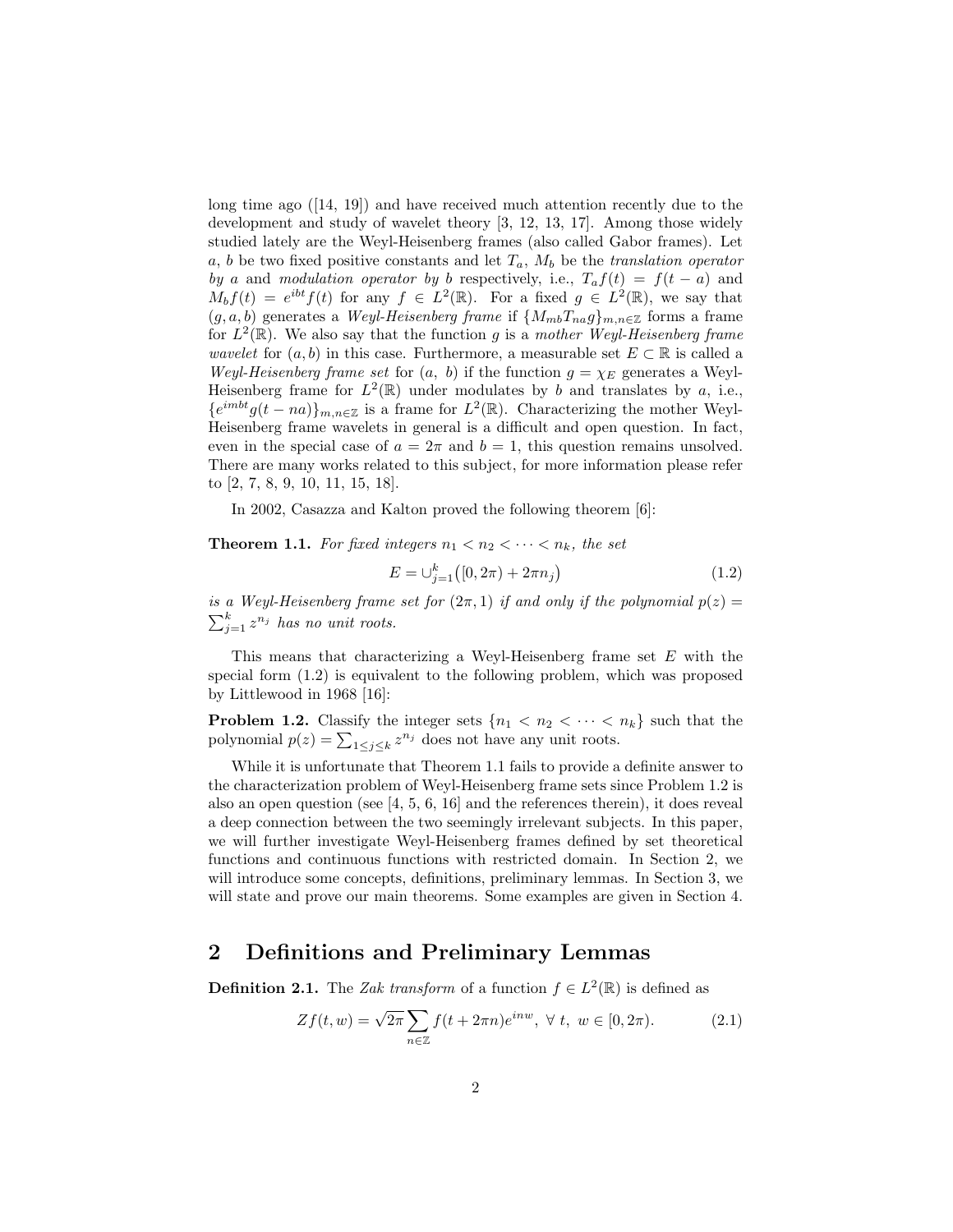The above definition of Zak transform is actually slightly different from its original definition [1]. We have the following lemma.

**Lemma 2.2.** [1] The Zak transform is a unitary map from  $L^2(\mathbb{R})$  onto  $L^2(Q)$ , where  $Q = [0, 2\pi) \times [0, 2\pi)$  and the inner product on  $L^2(Q)$  is defined by

$$
\langle f(t, w), g(t, w) \rangle = \frac{1}{4\pi^2} \int_0^{2\pi} \int_0^{2\pi} f(t, w) \overline{g(t, w)} dt dw.
$$

This can be easily checked and we leave the proof to our reader.

#### Lemma 2.3.

$$
Z(M_m T_{2n\pi}g)(t, w) = e^{i(mt + nw)} Zg(t, w), \ \forall \ g \in L^2(\mathbb{R}).
$$
 (2.2)

Proof. Since  $M_m T_{2n\pi} g(x) = e^{imx} g(x - 2n\pi),$ 

$$
Z(M_m T_{2n\pi}g)(t, w)
$$
\n
$$
= \sqrt{2\pi} \sum_{\ell \in \mathbb{Z}} e^{im(t + 2\ell\pi)} g(t + 2(\ell - n)\pi) e^{i\ell w}
$$
\n
$$
= \sqrt{2\pi} \sum_{\ell \in \mathbb{Z}} e^{imt} g(t + 2(\ell - n)\pi) e^{i\ell w}
$$
\n
$$
= \sqrt{2\pi} \sum_{\ell \in \mathbb{Z}} e^{i(mt + nw)} g(t + 2(\ell - n)\pi) e^{i\ell w - inw}
$$
\n
$$
= \sqrt{2\pi} e^{i(mt + nw)} \sum_{\ell \in \mathbb{Z}} g(t + 2(\ell - n)\pi) e^{i(\ell - n)w}
$$
\n
$$
= \sqrt{2\pi} e^{i(mt + nw)} \sum_{k \in \mathbb{Z}} g(t + 2k\pi) e^{ikw}
$$
\n
$$
= e^{i(mt + nw)} \sqrt{2\pi} \sum_{k \in \mathbb{Z}} g(t + 2k\pi) e^{ikw}
$$
\n
$$
= e^{i(mt + nw)} (Zg)(t, w).
$$

 $\Box$ 

**Lemma 2.4.** [6] Let E be a measurable subset of  $[0, 2\pi)$ ,  $F = \bigcup$  $n \in \mathbb{Z}}(E+2n\pi)$ and  $g \in L^2(F)$ . The following statements are equivalent: (1)  $(M_m T_{2n\pi} g)_{m,n\in\mathbb{Z}}$  is a frame for  $L^2(F)$  with frame bounds  $A_0$ ,  $B_0$ .  $(2) 0 < A_0 = \frac{e^{(2)}}{1 + e^{(2)}} \sum_{z} \frac{1}{z} \sum_{z} |g(z, w)|^2 \leq \frac{e^{(2)}}{1 + e^{(2)}} \sum_{z} \frac{1}{z} \sum_{z} |g(z, w)|^2 =$  $B_0 < \infty$ .

Let  $E = \bigcup_{k=1}^{m} A_k$ , where each  $A_k = [a_k, b_k]$  is a closed interval and  $A_i \cap A_j =$  $\emptyset$  if  $i \neq j$ . Let  $\tau_{2\pi}(x)$  :  $\mathbb{R} \longrightarrow [0, 2\pi)$  be the function defined by  $\tau_{2\pi}(x)$  =  $x - 2\pi \left[\frac{x}{2\pi}\right]$ , where [.] is the integer function. Let us arrange the numbers

0,  $\tau_{2\pi}(a_1), \tau_{2\pi}(b_1), \cdots, \tau_{2\pi}(a_m), \tau_{2\pi}(b_m), 2\pi$ 

in the ascending order and write the resulting numbers as  $0 = t_0 < t_1 <$  $\cdots < t_{j_0} = 2\pi$ . Then for each  $0 \leq j \leq j_0 - 1$  and each k, we have either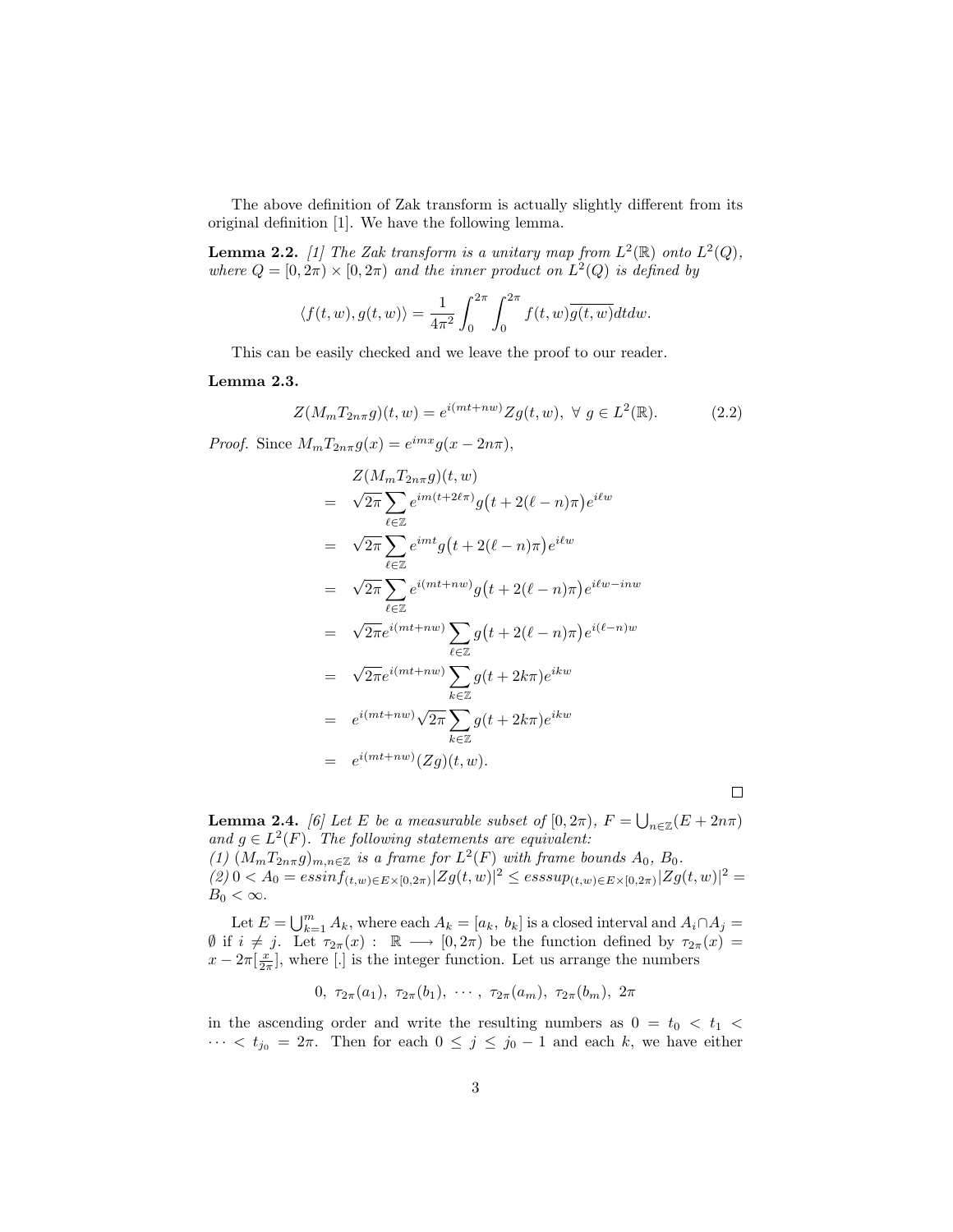$(t_j, t_{j+1}) \subset \tau_{2\pi}(A_k)$  or  $(t_j, t_{j+1}) \bigcap \tau_{2\pi}(A_k) = \emptyset$ . Based on this observation we have:

**Lemma 2.5.** Let  $\{A_i\}_{i=1}^m$  be a sequence of finite and non-overlapping intervals and  $E = \bigcup_{i=1}^{m} A_i$ , then there exists a finite sequence of disjoint intervals  $\{E_i\}_{i=1}^k$ with  $E_i \subset [0, 2\pi)$ , and an integer sequence  $\{n_{ij}\}_{j=1}^{j_i}$  for each i, such that

$$
E = \bigcup_{i=1}^{k} F_i
$$
, where  $F_i = \bigcup_{j=1}^{j_i} (E_i + 2\pi n_{ij}).$ 

We will call the set  $E$  defined in the above lemma a *basic support set*, which is just a finite disjoint union of finite intervals. The sequence  ${E_i}_{i=1}^k$  associated with the set E will be called the  $2\pi$ -translation generators of E. Notice that  $\mathbb{F}^{\mathcal{J}_i}$  (E + 2 $\pi$  ) is simply the pre-impres of the function  $\pi$ , portrigted to E. We  $\bigcup_{i=1}^{j_i} (E_i + 2\pi n_{ij})$  is simply the pre-image of the function  $\tau_{2\pi}$  restricted to E. We will call the sequence  $\{n_{ij}\}_{j=1}^{j_i}$  the step-widths of the corresponding generator  $E_i$ .

**Definition 2.6.** Let  $g \in L^2(\mathbb{R})$  be a continuous function and E be a basic support set. For each  $\xi \in E$ , the sequence  $\{g(\xi + 2\pi n_{ij})\}_{j=1}^{j_i}$  is called a *charac*teristic chain of the function g associated with the set E, where  $\xi \in E_i$  and  $E_i$ ,  ${n_{ij}}$  are as defined in Lemma 2.5.

If  $\sum_{j=0}^{k} a_{n_j} z^{n_j} = 0$  has zeros on the unit circle  $\mathbb{T}$ , then the coefficient sequence  ${a_{n_j}}_{j=0}^k$  is called a *root sequence* of  ${n_j}$ . For instance,  ${-2, -1, 1}$  is a root sequence for  $\{0, 1, 2\}$  since the polynomial  $-2 - z + z^2$  has a unit root. But  $\{-2,-1,1\}$  is not a root sequence for  $\{0,1,3\}$  since the polynomial  $-2 - z + z^3$ does not have a unit root. Furthermore, the sequence  ${n<sub>j</sub>}$  may contain negative integers as well, in which case  $\sum_{j=0}^{k} a_{n_j} z^{n_j}$  is a Laurent polynomial, but our results will still hold for such a polynomial.

### 3 Main Results and their Proofs

We first outline the main results obtained in this paper below. The first theorem generalizes the result of [6] to step like functions.

**Theorem 3.1.** Let  $n_0 < n_1 < n_2 < \cdots < n_k$  be  $k+1$  fixed integers,  $a_0, a_1, a_2$ ,  $\cdots$ ,  $a_k$  be  $k+1$  given complex numbers and let  $F_j = [0, 2\pi) + 2\pi n_j$  (j = 0, 1,  $(2, \dots, k), g = \sum_{j=0}^{k} a_j \chi_{F_j}$ . The following statements are equivalent:

(1) g is a mother Weyl-Heisenberg frame wavelet for  $(2\pi, 1)$  with frame bounds  $A_0$ ,  $B_0$ .

(2)  $\frac{1}{2\pi}A_0 = \inf_{|z|=1} |\sum_{j=0}^k a_j z^{n_j}|^2$  and  $\frac{1}{2\pi}B_0 = \sup_{|z|=1} |\sum_{j=0}^k a_j z^{n_j}|^2$ .

(3) For every measurable set  $E \subset [0, 2\pi)$  of positive measure, let  $E_j =$ (b) For each y measurable set  $E \subseteq [0, 2\pi)$  by positive measure, let  $E_j = E + 2n_j\pi$ ,  $j = 0, 1, 2, ..., k$ , the function  $g_E = \sum_{j=0}^k a_j \chi_{E_j}$  is a mother Weyl-Heisenberg frame wavelet of  $L^2(\Omega)$  for  $(2\pi,1)$  with frame bounds  $A \geq A_0$ ,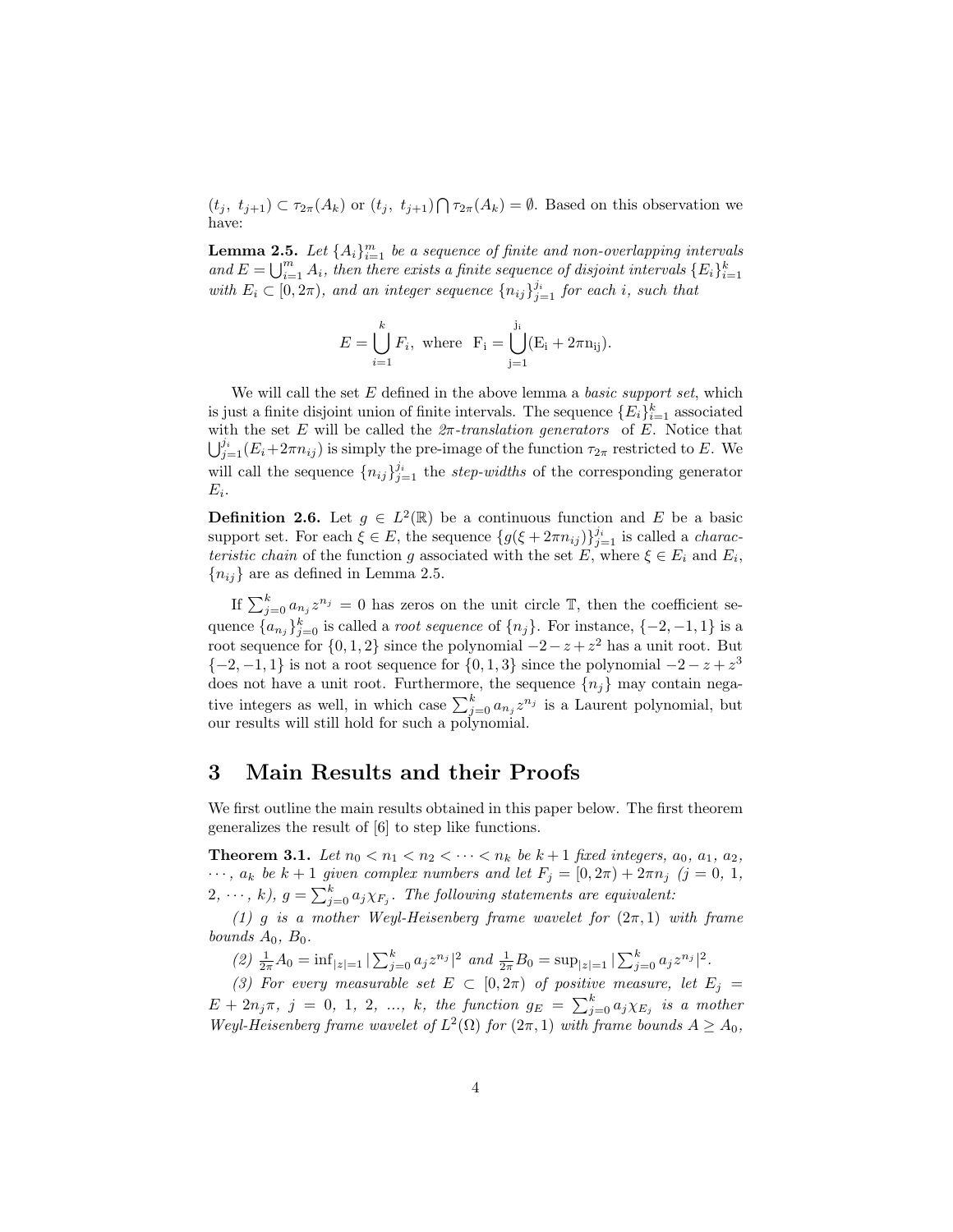$B \leq B_0$ , where  $\Omega = \bigcup_{n \in \mathbb{Z}} (E + 2n\pi)$  and  $A_0$ ,  $B = B_0$  are the frame bounds for  $g_E$  with  $E = [0, 2\pi)$ .

**Theorem 3.2.** Let  $E \subset [0, 2\pi)$  be a measurable set of positive measure and  $n_0 < n_1 < n_2 < \cdots < n_k$  be  $k + 1$  given integers. Let  $F = \bigcup_{j=0}^k (E + 2\pi n_j)$ ,  $\Omega = \bigcup_{n \in \mathbb{Z}} (E + 2\pi n)$ . Then for any continuous function  $g \in L^2(\mathbb{R})$ ,  $(g \cdot \chi_F, 2\pi, 1)$ generates a Weyl-Heisenberg frame of  $L^2(\Omega)$  if and only if for any  $\xi \in \overline{E}$ ,  ${g(\xi+2\pi n_j)}$  is not a root sequence for  ${n_i}$  where  $\overline{E}$  is the closure of E. In particular, if  $E = [0, 2\pi)$ , then  $(g \cdot \chi_F, 2\pi, 1)$  generates a Weyl-Heisenberg frame of  $L^2(\mathbb{R})$  if and only if for any  $\xi \in [0, 2\pi]$ ,  $\{g(\xi + 2\pi n_j)\}\$ is not a root sequence for  $\{n_i\}$ .

Theorem 3.2 further generalizes Theorem 3.1 to continuous functions.

**Theorem 3.3.** Let E be a basic support set with generator and step-width pairs **Theorem 3.3.** Let E be a basic support set with generator and step-width pairs  $\{ (E_i, \{n_{ij}\}_{j=0}^j) \}_{k=0}^k, \Omega = \bigcup_{n \in \mathbb{Z}} (E + 2n\pi)$  and  $g \in L^2(\mathbb{R})$  be a continuous function, then  $(g \cdot \chi_E, 2\pi, 1)$  generates a Weyl-Heisenberg frame for  $L^2(\Omega)$  with frame bounds  $A_0$  and  $B_0$  if and only if

$$
\frac{1}{2\pi}A_0 = \min_{0 \le i \le k} \inf_{\xi \in \overline{E}, z \in \mathbb{T}} |\sum_{j=0}^{j_i} g(\xi + 2\pi n_{ij}) z^{n_{ij}}|^2
$$

and

$$
\frac{1}{2\pi}B_0 = \max_{0 \le i \le k} \sup_{\xi \in \overline{E}, z \in \mathbb{T}} |\sum_{j=0}^{j_i} g(\xi + 2\pi n_{ij}) z^{n_{ij}}|^2.
$$

In other word,  $g_E = g \cdot \chi_E$  is a mother Weyl-Heisenberg frame wavelet of  $L^2(\Omega)$ for  $(2\pi, 1)$  if and only if no characteristic chains of g associated with  $\overline{E}$  are root sequences (of the corresponding step-width sequences).

Notice that the special case  $g = 1$  of Theorem 3.3 will relate the characterization of a Weyl-Heisenberg frame set within the basic support sets (which is more general than the sets considered in [6]) to the classification of corresponding polynomials with unit roots. The result in the following corollary to Theorem 3.3 is immediate, which can also be obtained from the definition of mother Weyl-Heisenberg frames directly without difficulty.

**Corollary 3.4.** If  $g \in L^2(\mathbb{R})$  is a continuous function with a zero characteristic chain associated with a closed basic support set E, then  $g \cdot \chi_E$  is not a mother chain associated with a closed basic support set E, then  $g \cdot \chi_E$  is not a mother  $Weyl$ -Heisenberg frame wavelet of  $L^2(\Omega)$  for  $(2\pi,1)$ , where  $\Omega = \bigcup_{n\in\mathbb{Z}}(E+2n\pi)$ .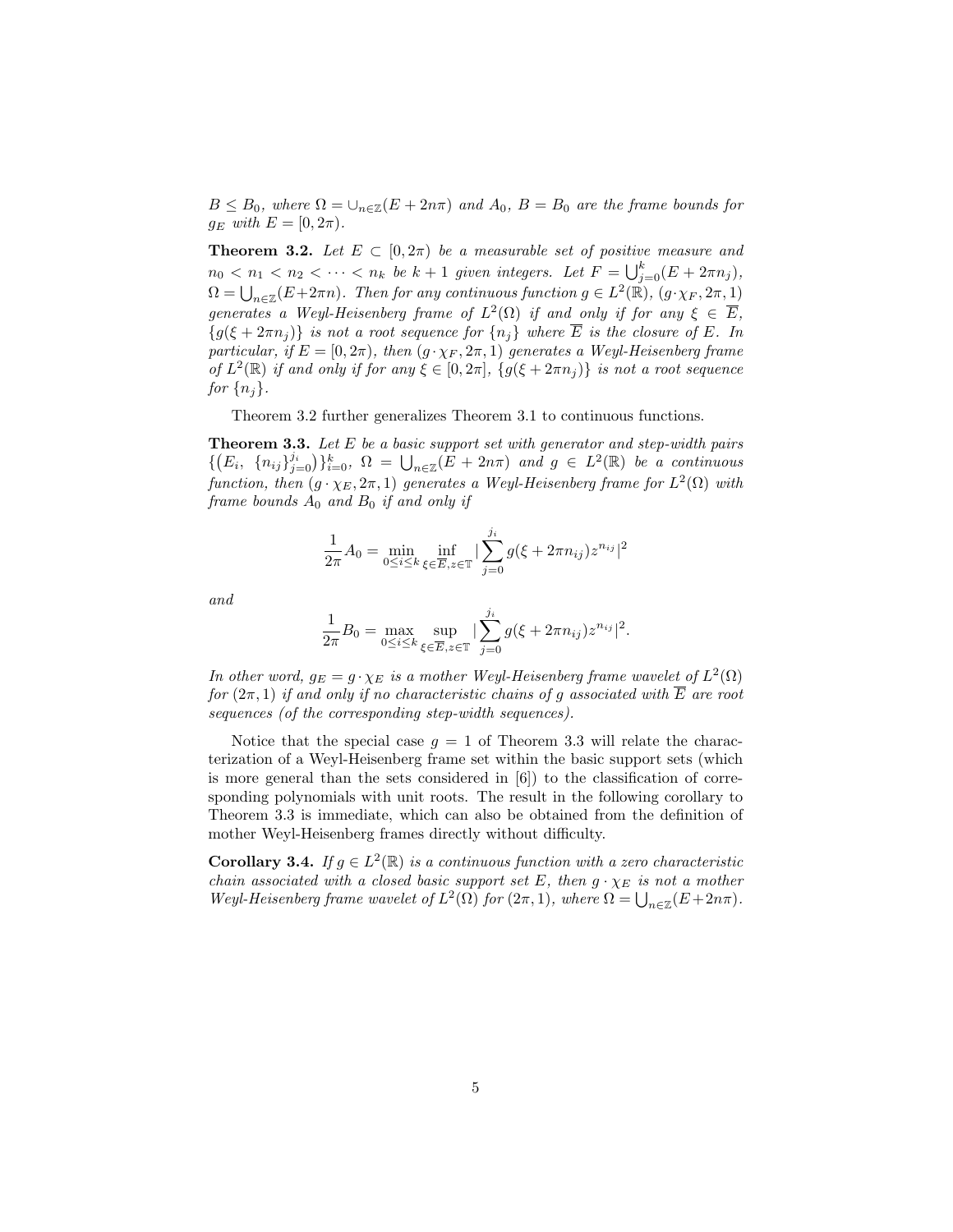*Proof of Theorem 3.1.* For all  $x, y \in [0, 2\pi)$ , we have

$$
Zg(x,y) = \sqrt{2\pi} \sum_{n \in \mathbb{Z}} g(x + 2n\pi) e^{iny}
$$

$$
= \sqrt{2\pi} \sum_{n \in \mathbb{Z}} \sum_{j=0}^{k} a_j \chi_{F_j}(x + 2n\pi) e^{iny}
$$

$$
= \sqrt{2\pi} \chi_{[0,2\pi)}(x) \sum_{j=0}^{k} a_j e^{in_j y}.
$$

Thus

$$
\begin{aligned}\n\text{ess} \inf_{(x,y)\in[0,2\pi)^2} |Zg(x,y)|^2 \\
= 2\pi \text{ess} \inf_{y\in[0,2\pi)} |\sum_{j=0}^k a_j e^{i n_j y}|^2 \\
= 2\pi \text{ess} \inf_{z\in\mathbb{T}} |\sum_{j=0}^k a_j z^{n_j}|^2\n\end{aligned}
$$

and

$$
\begin{aligned}\n\text{ess} \quad & \sup_{(x,y)\in[0,2\pi)^2} |Zg(x,y)|^2 \\
&= 2\pi \text{ess} \sup_{y\in[0,2\pi)} |\sum_{j=0}^k a_j e^{in_j y}|^2 \\
&= 2\pi \text{ess} \sup_{z\in\mathbb{T}} |\sum_{j=0}^k a_j z^{n_j}|^2,\n\end{aligned}
$$

where  $\mathbb T$  is the unit circle. By Lemma 2.4, it follows that  $A_0$  and  $B_0$  are the where  $\perp$  is the unit circle. By Lemma 2.4, it follows that  $A_0$  and  $B_0$  are the frame bounds of g if and only if  $\frac{1}{2\pi}A_0 = \inf_{|z|=1} |\sum_{j=0}^{k} a_j z^{n_j}|^2$  and  $\frac{1}{2\pi}B_0 =$  $\sup_{|z|=1} |\sum_{j=0}^k a_j z^{n_j}|^2$ . This proves the equivalence of (1) and (2). The special case of  $E = [0, 2\pi)$  in (3) implies (1). By (1),  $(g, 2\pi, 1)$  generates a Weyl-Heisenberg frame for  $L^2(\mathbb{R})$  with frame bounds A, B. Let P be the orthogonal projection of

$$
L^2(\mathbb{R}) \to L^2(\Omega)
$$

defined by

$$
Pf = f|_{\Omega} = f \cdot \chi_{\Omega}.
$$

Then

$$
P(E_m T_{2n\pi} g) = P(e^{imt} g(t - 2n\pi))
$$
  
=  $(e^{imt} g(t - 2n\pi)) \cdot \chi_{\Omega}$   
=  $e^{imt} g_E(t - 2n\pi) = E_m T_{2n\pi} g_E.$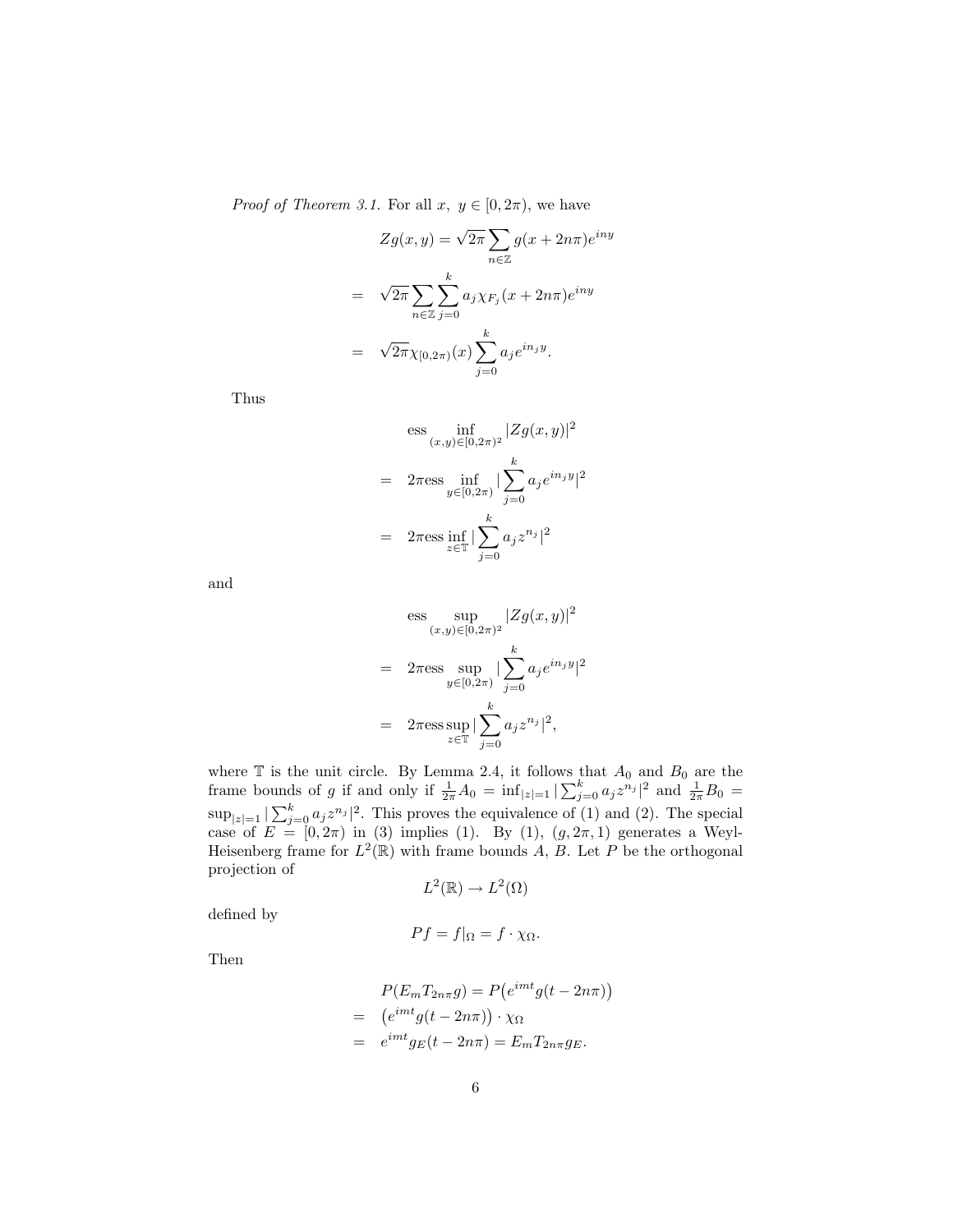So  $g_E = \sum_{j=0}^k a_j \chi_{E_j}$  is a mother Weyl-Heisenberg frame for  $L^2(\Omega)$  with frame bounds  $A \geq A_0, B \leq B_0$ .

 $\Box$ 

*Proof of Theorem 3.2.* Since g is continuous on  $\mathbb{R}$ ,  $g_F = g \cdot \chi_F$  is continuous on F and it follows that  $Zg_F(x, y)$  is continuous on  $E \times [0, 2\pi)$ . So there exist  $0 < A \leq B$  such that

$$
A = \text{ess} \inf_{(x,y)\in E\times[0,2\pi)} |Zg(x,y)|^2 \le \text{ess} \sup_{(x,y)\in E\times[0,2\pi)} |Zg(x,y)|^2 = B
$$

if and only if

$$
0 < A = \inf_{x \in E, \ z \in \mathbb{T}} |\sqrt{2\pi} \sum_{j=0}^{k} g(x + 2\pi n_j) z^{n_j}|^2
$$

and

$$
B = \sup_{x \in E, \ z \in \mathbb{T}} |\sqrt{2\pi} \sum_{j=0}^{k} g(x + 2\pi n_j) z^{n_j}|^2
$$

by Lemma 2.4. The result of the Theorem then follows since  $A$  and  $B$  are actually attained on the set  $\overline{E} \times \mathbb{T}$  when g is continuous.  $\Box$ 

*Proof of Theorem 3.3.* By the definition of basic support sets, we have  $E =$  $\sum_{i=1}^{\kappa} F_i$ , where

$$
F_i = \bigcup_{j=1}^{j_i} (E_i + 2n_{ij}\pi)
$$

and the  $E_i$ 's are disjoint intervals in  $[0, 2\pi)$ . Let  $M_i = \bigcup$ l the  $E_i$ 's are disjoint intervals in  $[0, 2\pi)$ . Let  $M_i = \bigcup_{n \in \mathbb{Z}} (E_i + 2n\pi)$ , then  $M_i \bigcap M_j = \phi$  for any  $i \neq j$ ,

$$
\Omega = \bigcup_{n \in \mathbb{Z}} (E + 2n\pi) = \bigcup_{i=1}^{k} M_i
$$

and

$$
L^2(\Omega) = \bigoplus_{i=1}^k L^2(M_i).
$$

It is easy to see that g is a mother Weyl-Heisenberg frame wavelet of  $L^2(\Omega)$ if and only if for each  $i, g \cdot \chi_{F_i}$  is a mother Weyl-Heisenberg frame wavelet of  $L^2(M_i)$ . By Theorem 3.2,  $g \cdot \chi_{F_i}$  is a mother Weyl-Heisenberg frame wavelet of  $L^2(M_i)$  if and only if no characteristic chains of g associated with  $\overline{F_i}$  are root sequences (of their corresponding step-width sequences). We leave it to our reader to check that

$$
A_0=2\pi\cdot\min_{0\leq i\leq k}\inf_{\xi\in\overline{E},z\in\mathbb{T}}|\sum_{j=0}^{j_i}g(\xi+2\pi n_{ij})z^{n_{ij}}|^2
$$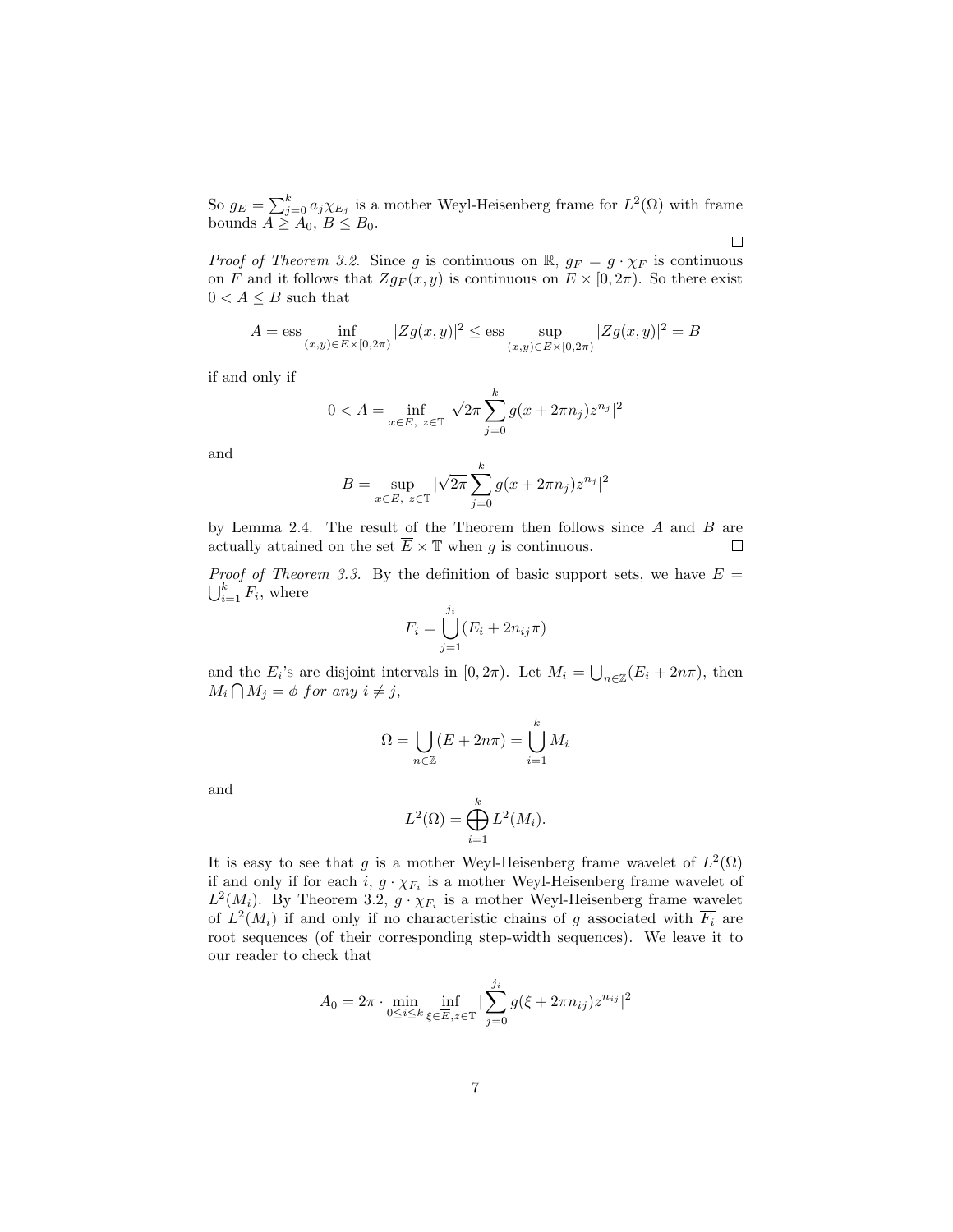$$
B_0 = 2\pi \cdot \max_{0 \le i \le k} \sup_{\xi \in \overline{E}, z \in \mathbb{T}} |\sum_{j=0}^{j_i} g(\xi + 2\pi n_{ij}) z^{n_{ij}}|^2
$$

are the frame bounds of  $g \cdot \chi_E$  in case that  $A_0 > 0$  (hence  $g \cdot \chi_E$  is a mother Weyl-Heisenberg frame wavelet of  $L^2(\Omega)$ .  $\Box$ 

### 4 Examples

**Example 4.1.** The set  $[3\pi, 7\pi)$  is a Weyl-Heisenberg frame set: We have  $E_1 =$ [0,  $\pi$ ],  $E_2 = [\pi, 2\pi), n_{11} = 2, n_{12} = 3, n_{21} = 1, n_{22} = 2$  since

$$
[3\pi, 7\pi) = (E_1 + 4\pi) \cup (E_1 + 6\pi) \cup (E_2 + 2\pi) \cup (E_2 + 4\pi).
$$

Furthermore, the corresponding polynomials  $2 + 3z$  and  $1 + 2z$  have no unit roots.

Example 4.2. The set

$$
(\frac{5}{2}\pi,\frac{7}{2}\pi]\cup(4\pi,\frac{11}{2}\pi]=\big((0,\frac{1}{2}\pi]+4\pi\big)\cup\big((\frac{1}{2}\pi,\frac{3}{2}\pi]+2\pi\big)\cup\big((\frac{1}{2}\pi,\frac{3}{2}\pi]+4\pi\big)
$$

is a WH-frame set since  $E_1 = (0, \frac{1}{2}\pi], E_2 = (\frac{1}{2}\pi, \frac{3}{2}\pi], n_{11} = 2, n_{21} = 1, n_{22} = 2$ and the polynomials 2 and  $1 + 2z$  have no unit roots.

Example 4.3. On the unit circle of complex plane,

$$
|4 + 3z + 2z^3| = |2 + 3z^2 + 4z^3|.
$$

The roots of  $p(z) = 4+3z+2z^3$  are:  $r_1 = 0.4398+1.4423i$ ,  $r_2 = 0.4398-1.4423i$ ,  $r_3 = -0.8796$ . So  $p(z)$  doesn't have unit zeros on the complex plane. It follows that the set functions

$$
g_1(\xi) = 4\chi_{[0,2\pi)} + 3\chi_{[2\pi,4\pi)} + 2\chi_{[6\pi,8\pi)}
$$

and

$$
g_2(\xi) = 2\chi_{[0,2\pi)} + 3\chi_{[4\pi,6\pi)} + 4\chi_{[6\pi,8\pi)}
$$

are both mother Weyl-Heisenberg frame wavelets for  $(2\pi, 1)$  with the same frame bounds.

**Example 4.4.** Similarly, using the fact that  $|1-2z+3z^3-5z^5|= |-5+3z^2 2z^4 + z^5$  on the unit circle and that  $p(z) = 1 - 2z + 3z^3 - 5z^5$  doesn't have unit zeros, we see that the following set functions

$$
g_3(\xi) = \chi_{[0,2\pi)} - 2\chi_{[2\pi,4\pi)} + 3\chi_{[6\pi,8\pi)} - 5\chi_{[10\pi,12\pi)}
$$

and

$$
g_4(\xi) = -5\chi_{[0,2\pi)} + 3\chi_{[4\pi,6\pi)} - 2\chi_{[8\pi,10\pi)} + \chi_{[10\pi,12\pi)}
$$

are both mother Weyl-Heisenberg frame wavelets for  $(2\pi, 1)$  with the same frame bounds.

and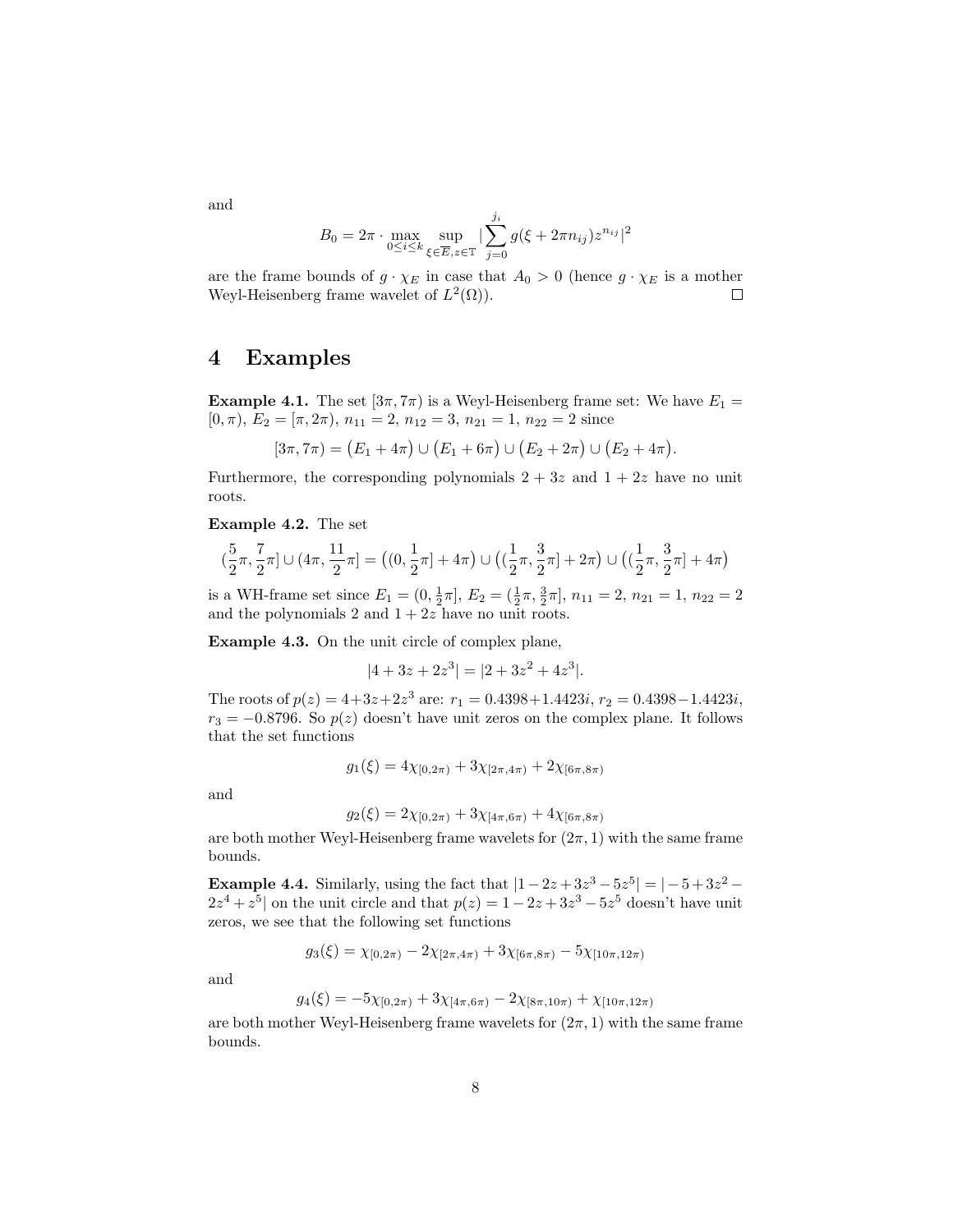**Example 4.5.** The function  $f(t) = \sin t$  is not a mother Weyl-Heisenberg frame wavelet of  $L^2(\mathbb{R})$  for  $(2\pi, 1)$  on any basic support set E (in fact any measurable set) since for any set E such that  $\mathbb{R} = \bigcup_{n \in \mathbb{Z}} (E + 2n\pi), \overline{E}$  must contain a subsequence of  $\{k\pi\}_{k\in\mathbb{Z}}$ . Consequently, the function sin t will always have a zero characteristic chain associated with the set  $\overline{E}$ . However, if E is a WH-frame set such that  $\overline{E}$  is disjoint from  $\{k\pi\}_{k\in\mathbb{Z}}$ , then  $\sin t \cdot \chi_E$  is a mother WH-frame wavelet of  $L^2(\Omega)$  for  $(2\pi,1)$  where  $\Omega = \bigcup_{n\in\mathbb{Z}} (E+2n\pi)$  since any characteristic chain of sin t associated with  $\overline{E}$  is a constant sequence. This example can be generalized to other  $2\pi$ -periodic functions. In particular, given any continuous 2π-periodic function  $g(t)$  that is bounded away from 0 and a WH-frame set E,  $g \cdot \chi_E$  is a mother WH-frame wavelet of  $L^2(\mathbb{R})$  for  $(2\pi, 1)$ . For instance, the function

$$
g(t) = \begin{cases} |\sin(t)| & \text{if } t \in \left[\frac{\pi}{6}, \frac{5\pi}{6}\right) + k\pi, \ \forall k \in \mathbb{Z}, \\ \frac{1}{2} & \text{otherwise.} \end{cases}
$$

is a mother Weyl-Heisenberg frame wavelet of  $L^2(\mathbb{R})$  for  $(2\pi, 1)$  when it is restricted to the set  $E = [3\pi, 7\pi)$ . See Figure 1 below.



Figure 1: A continuous periodic function bounded away from 0 on a WH-frame set.

**Example 4.6.** Show that the following function  $g(t)$  (see Figure 2) is a mother Weyl-Heisenberg frame wavelet of  $L^2(\mathbb{R})$  for  $(2\pi, 1)$  when it is restricted to the set  $E = [0, 2\pi) \cup [4\pi, 6\pi) \cup [8\pi, 10\pi)$ . Notice that the set E is not a WH-frame set. The function  $q(t)$  is defined piecewisely by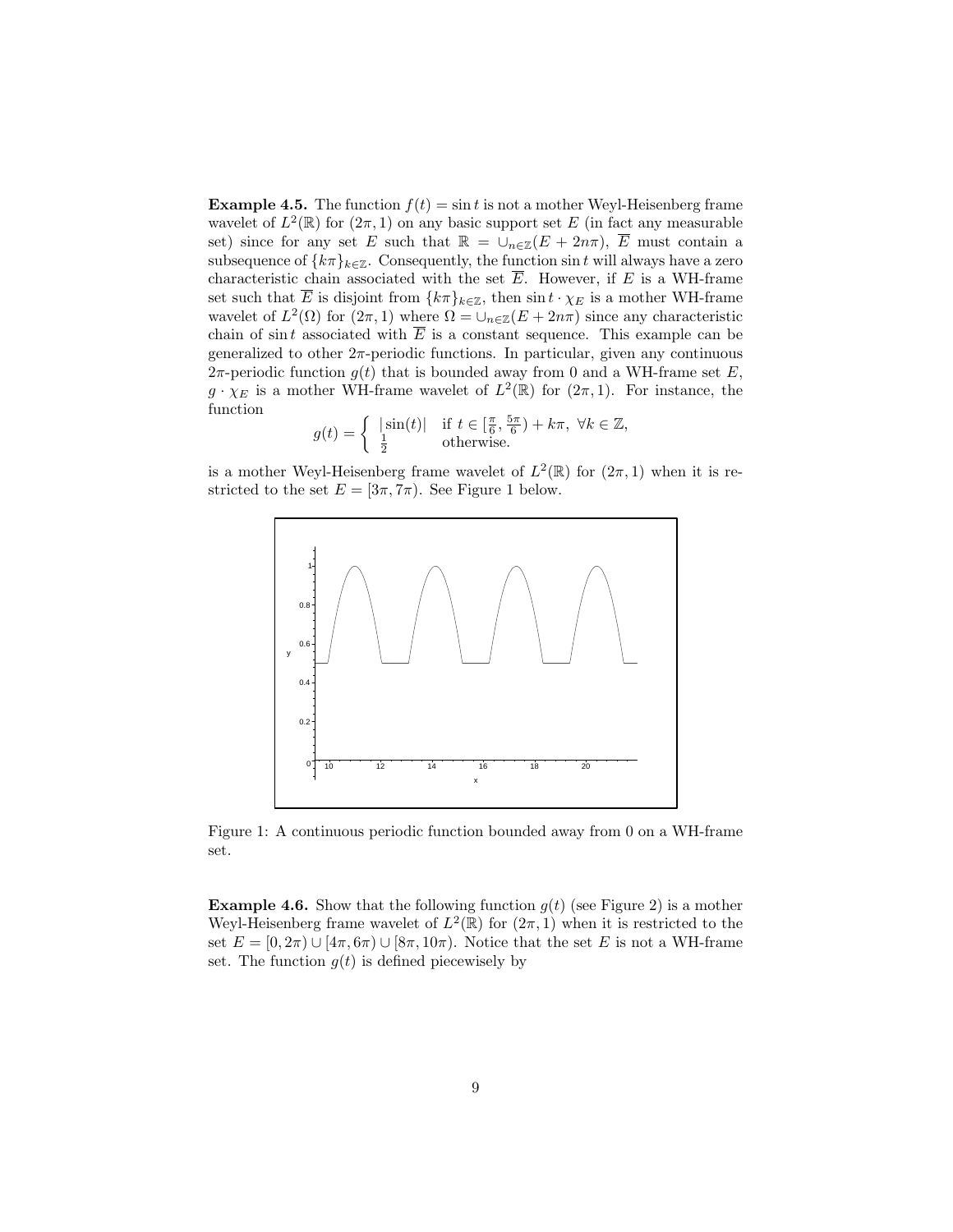

Figure 2: A continuous non-periodic function that is not bounded away from 0 which defines a mother Weyl-Heisenberg frame wavelet of  $L^2(\mathbb{R})$  for  $(2\pi, 1)$ when it is restricted to a set that is not a WH-frame set.

$$
g(t) = \begin{cases} 0 & t < 0, \\ \sin(2t)/2 & t \in [0, 2\pi), \\ \sin(\frac{16}{7}(t - 2\pi)) & t \in [2\pi, \frac{15}{4}\pi), \\ 2(\sin t + \cos t), & t \in [\frac{15}{4}\pi, \frac{27}{4}\pi), \\ -4\sin(\frac{6}{5}(t - \frac{27}{4}\pi)), & t \in [\frac{27}{4}\pi, 8\pi), \\ 4 & t \geq 8\pi. \end{cases}
$$

In this case,  $E_1 = [0, 2\pi)$  and  $n_{11} = 0$ ,  $n_{12} = 2$ ,  $n_{13} = 4$  since  $E = E_1 \cup (E_1 + 2 \cdot$  $2\pi$ )∪( $E_1+4\cdot 2\pi$ ). So for any given  $t \in E_1$ , the corresponding characteristic chain of  $g(t)$  with respect to E is  $\{\sin(2t)/2, 2(\sin t + \cos t), 4\}$ . It is not a root sequence of  $\{0, 2, 4\}$  since  $\sin(2t)/2 + 2(\sin t + \cos t)z^2 + 4z^4 = (\sin t + 2z^2)(\cos t + 2z^2)$ apparently have no unit zeros for any given t.

## References

[1] A. J. E. M. Janssen, Bergmann transform, Zak transform, and coherent states, J. Math. Phys, 23(1982), pp. 720-731.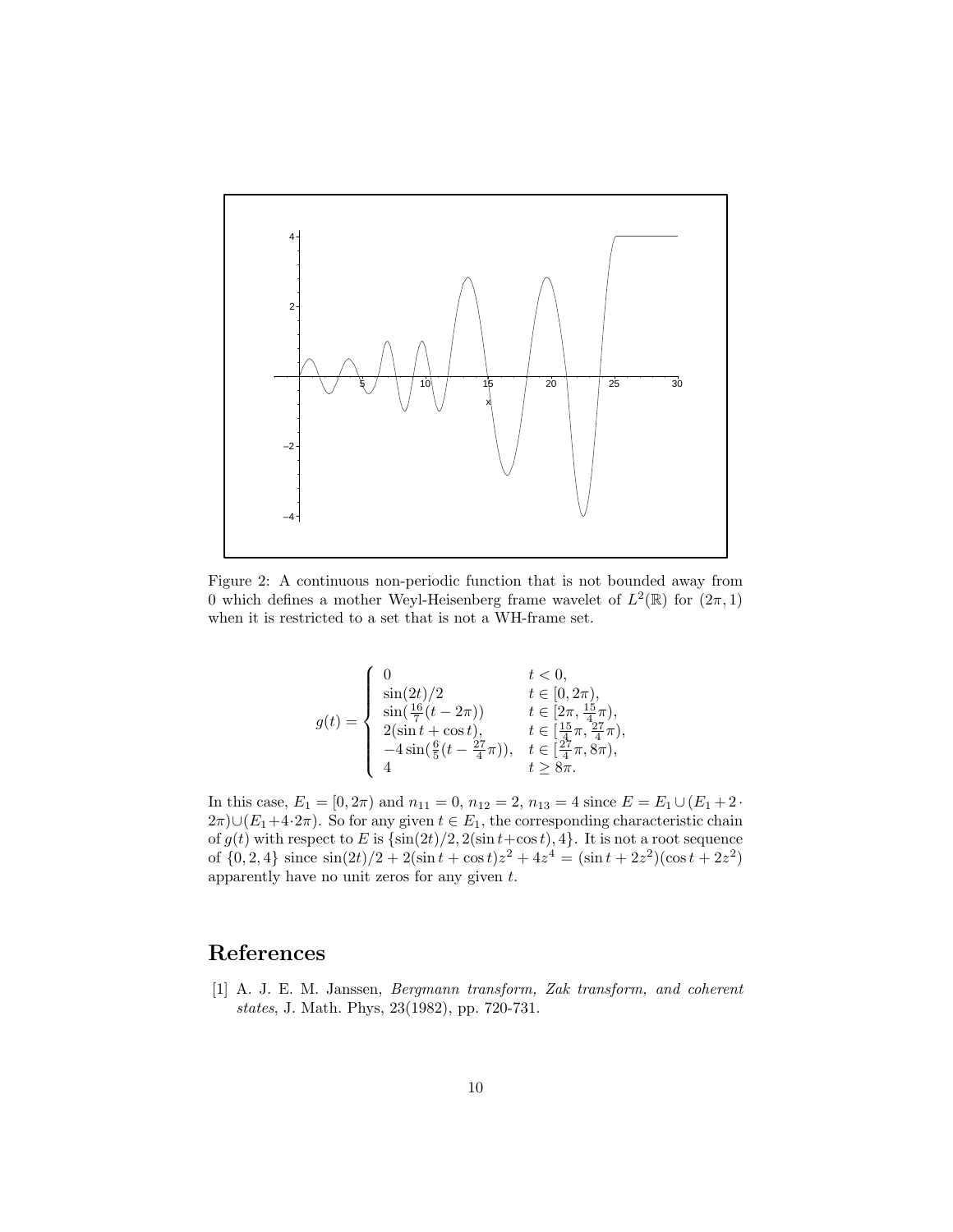- [2] K. Bittner, and C. K. Chui, Gabor frames with arbitrary windows. Approximation Theorie X, C. K. Chui, L. L. Schumakes and J. Steckler Eds., Vanderbilt University Press (2002).
- [3] L. Baggett, H. Medina and K. Merrill, Generalized Multiresolution Analyses, and a Construction Procedure for All Wavelet Sets in  $\mathbb{R}^n$ , Preprint.
- [4] P. Borwein and T. Erdélyi, On the zeros of polynomials with restricted coefficients, Illinois Jour. Math.  $41$  (1997) pp. 667-675.
- [5] P. Borwein, T. Erdélyi and G. Kós, *Littlewood-type problems on*  $[0, 1]$ , Proc. London Math. Soc. 3 79 (1999), pp. 22-46.
- [6] P. Casazza and N. Kalton, Roots of complex polynomials and Weyl-Heisenberg frame sets, Proc. AMS, Vol. 130 (2002), no. 8, pp. 2313-2318.
- [7] O. Christensen, Perturbations of frames and applications to Gabor frames. In "Gabor Analysis and Algorithms: Theory and Applications", Eds. H. G. Feichtinger and T. Strohmer. Birkhauser (1997), pp. 193- 209.
- [8] P. G. Casazza, and O. Christensen, Weyl-Heisenberg frames for subspaces of  $L^2(\mathbb{R})$ . Proc. Amer. Math. Soc. 129 (2001), pp. 145-154.
- [9] P. G. Casazza, and M. C. Lammers, Analyzing the Gabor frame identity, Appl. Comput. Harmon. Anal. 12, no. 2 (2002), pp. 171-178.
- [10] P. G. Casazza, O. Christensen, and A. J. E. M. Janssen, Weyl-Heisenberg frames, translation invariant systems and the Walnut representation. Journal of Functional Analysis, 180 (2001), pp. 85-147.
- [11] O. Christensen, C. Deng, and C. Heil, Density of Gabor frames. Applied and Computational Harmonic Analysis 7 (1999), pp. 292-304.
- [12] I. Daubechies, The wavelet transform, time-frequency localization and signal analysis, IEEE Trans. Inform. Theory, 36 (1990), pp. 961-1005.
- [13] I. Daubechies, Ten Lectures on Wavelets,CBS-NSF Regional Conferences in Applied Mathematics, 61, SIAM,(1992).MR 93e:42045
- [14] R. J. Duffin and A. C. Shaffer, A class of nonharmonic Fourier Series, Trans. Amer. Math. Soc., 72 (1952), pp. 341-366.
- [15] H. G. Feichtinger, and A. J. E. M. Janssen Validity of WH-frame conditions depends on lattice parameters. Appl. Comp. Harm. Anal. 8 (2000), pp. 104- 112.
- [16] J. E. Littlewood, Some problems in Real and complex Analysis, Heath Mathematical Monographs, Lexington, Massachusetts, 1968.
- [17] Y. Meyer, Ondelettes et operateurs I, Hermann editeurs des sciences et des arts, 1990; Eng. trsansl, Wavelets and Operators, Camb. Studies in Adv. Math., 37, 1992. MR 93i:42002